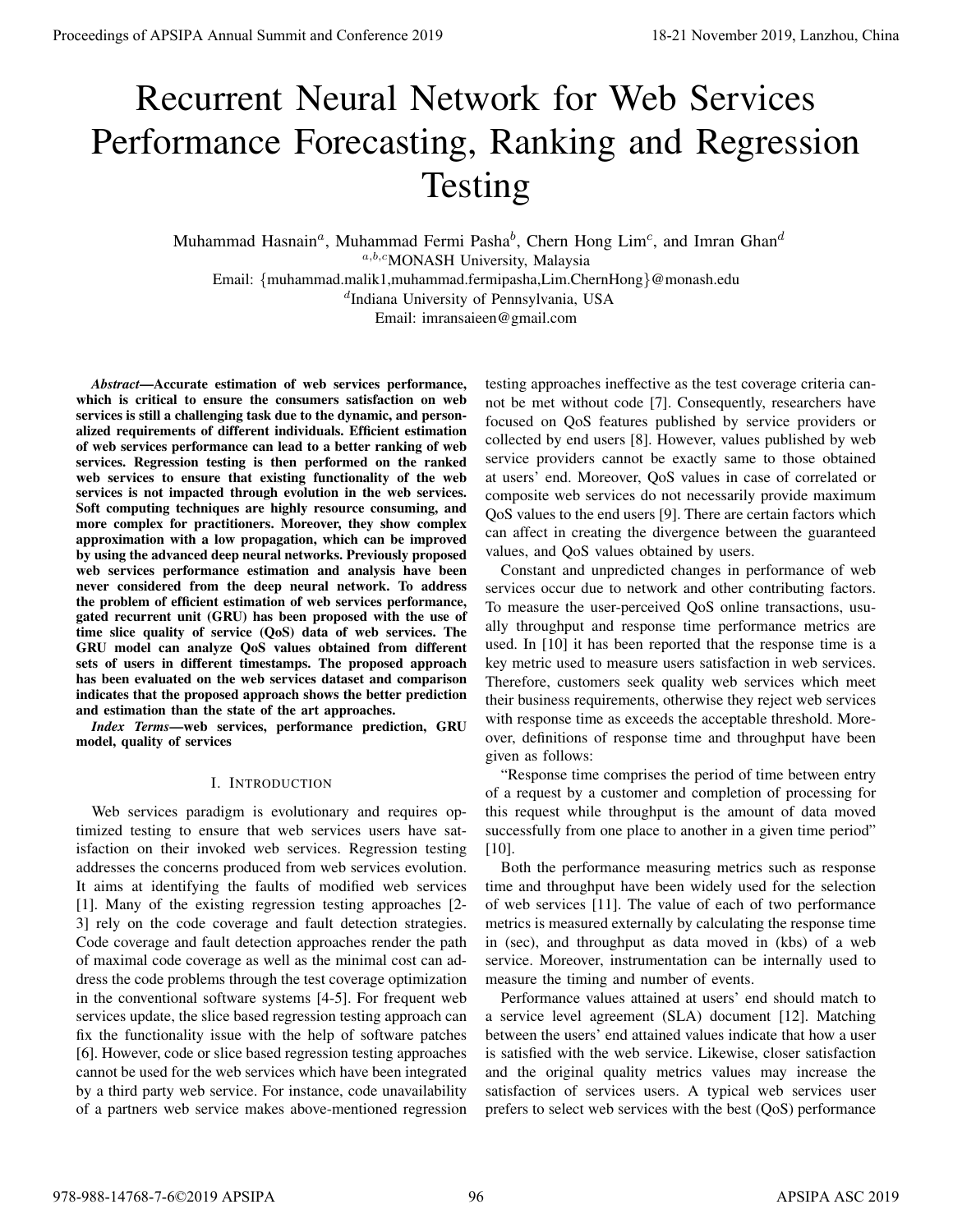[13]. However, web services which show a low throughput value and a high response time value cannot be ignored for future use. For instance, an institutional web service even with the changing performance values is necessarily accessed by users. This may be the same for a number of other web services from different domains. The QoS performance can be achieved by the computation of historical QoS data to forecast their performance and rank web services for further regression testing. Regression testing can be instituted for web services with the low QoS forecast before the web services with a high QoS forecast.

The adoption of deep learning (DL) in recent researches led to use deep structures in a number of novel works [14]. Deep learning approaches have been widely used for object detection, object classification, and image segmentation. Moreover, the applications of DL include the webpage aesthetics quantification and software fault detection with the help of convolutional neural networks (CNNs) [15], and deep neural networks (DNNs) [16], respectively. The DL technology has become popular due to its architecture which can help to design more updating sets of features. Moreover, the performance of DL architecture at execution time is higher than the traditional machine learning models [14].

To overcome web services performance forecasting and ranking issue, we propose to use a variant of sequence DL model known as gated recurrent unit GRU on our collected QoS dataset of web services. With the increasing amount of published web services, users require to select those web services which have better forecasted performance based on their historical invocation records. Web services performance prediction can help us in conducting the regression testing. Moreover, the web services regression testing can be performed on the predicted score of each web service. A web service with a high predicted performance score can undergo regression testing after the regression testing of web service with a low predicted performance score and so on. Performance metrics are taken into consideration for the proposed method for the 30 time slices after the web services have been published. We use throughput quality metric values as inputs to keep the problem definition simple, and applicable to other services and web applications. The main contributions of this paper are given as follow: Proceedings of APSIPA Annual Summit and the street of Prophet Conference 2019. In the street of the street of the street of the street of the street of the street of the street of the street of the street of the street of

- 1) To overcome web services performance prediction and testing issue, we prorpose applications of RNN, particulalry GRU models which are trained and evaluated on the time series throughput information.
- 2) A rank sum web services (RSws) method is defined to rank web services from GRU models using the predicted performance of web services datasets.
- 3) Performance prediction comparison of GRU models is performaed with the SimpleRNN, and LSTM models.
- 4) Web services are ranked using the RSws score of each web service, and a web service with the least RSws score is tested before the web services with a highest RSws score. Furthermore, we identify faults from test

case execution from our proposed assertion analysis.

Section II of this paper presents literature review of research works which are related to this study. Section III gives description of proposed methodology for this work. Section IV is about results and discussion, and section V concludes the study.

# II. LITERATURE REVIEW

In this section, we briefly discuss, the web services selection and deep neural networks (DNNs) based classification approaches.

# *A. Web services selection and ranking*

A hybrid multi-criteria decision method MCDM [17] has been recently proposed with the consideration of multiple criteria for the selection of web services providers. Both relation and interdependencies between criteria have never been used for the selection of web services. The proposed hybrid-MCDM approach is feasible for the selection of web services providers. Web services selection is based on the performance of the vendor which means that a web service published by a well-known vendor shows a higher selection by users. This hybrid-MCDM is helpful for the selection of cloud web services because historical QoS information is not available for web services users.

Relevancy Function [18] for web services selection is mainly based on the users request. Relevancy value is determined by using quality metrics. A web services with a high relevancy values is ranked at the top of web services. Trust model [19] is proposed to optimize the web services selection through the trust rate of services providers. Users preference of a service is applied to calculate the trust rate of a service provider. Subsequently service selection approaches [18-19] mainly deal with the selection of web services from services providers aspects. Dynamic service selection can be improved by considering the correlation among QoS attributes. Both user defined QoS restraints, and inter-services correlation have been combined together to propose a model [20] which makes a tradeoff between minimizing the penalty of breach of a contract and maximizing the QoS restraints.

GTrust model [21] involves the functionality coverage which can be given by a web service to a service user. Moreover, the concept of degree of dependence represents a relationship between services in a group. For the selection of a web service group, this model is appropriate in the given scenarios. However, trust calculation of individual groups can be done in future works.

Users satisfaction and web services quality are closely related to each other in web services paradigm. A primitive research work carried out by Mohanty et al. [22], is mainly focused on the selection of web services. However, dynamic business environment has adverse effects on the users satisfaction on quality of web services.

Most of the above-mentioned studies [17-19] discuss the web services selection regarding the trust and reputation of services providers. However, trust calculated from a web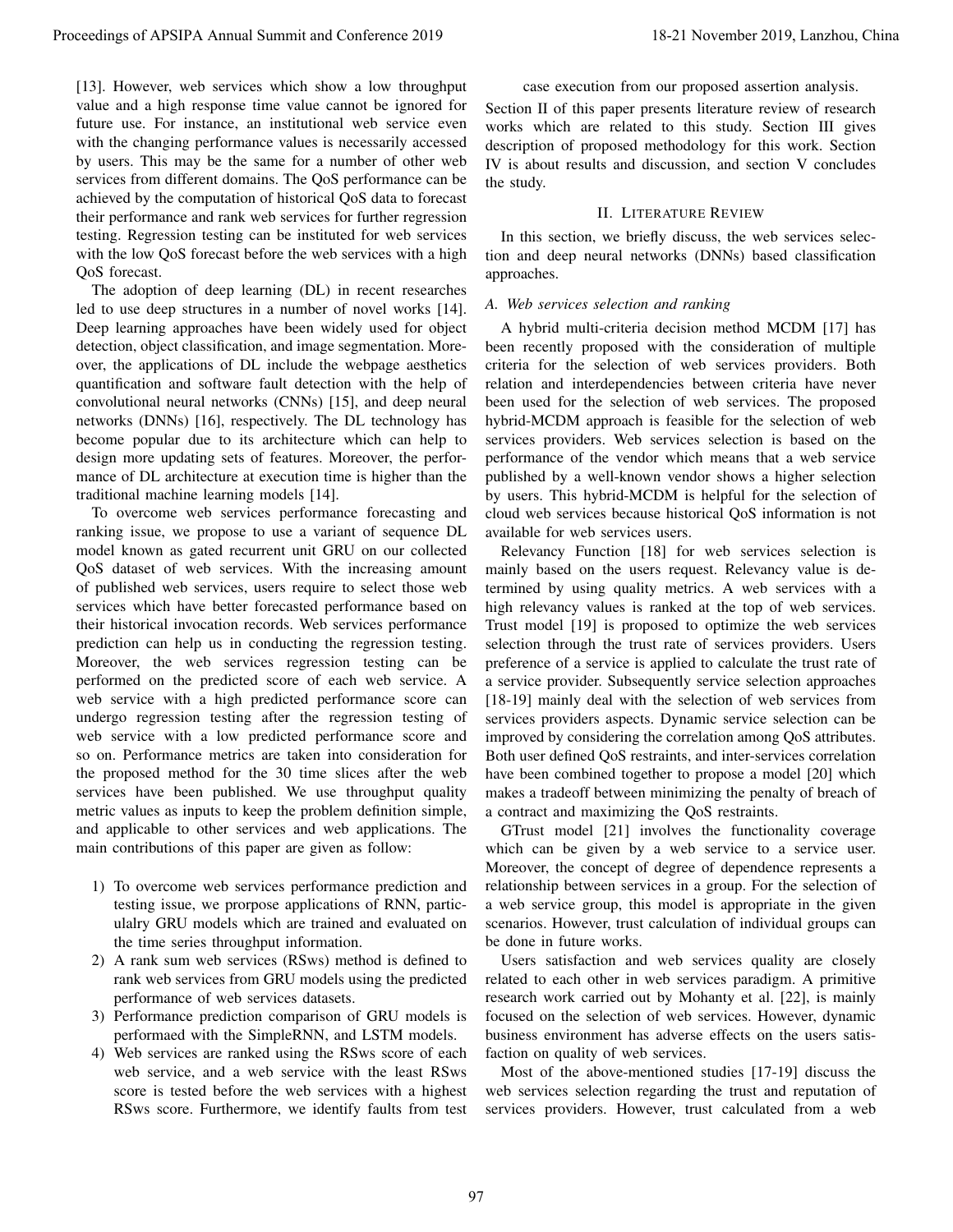service providers perspective is less efficient as a number of factors involve in determining trust of web services providers. For instance, developers reputation can be used to select the web services. Although, requirement-based regression testing techniques use the developers priority score for each requirement along with other factors. Therefore, a research work can be carried out to include the reputation and skills, experience, and number of completed projects for a software development team.

## *B. Deep Learning based web services evaluation*

Deep Learning-Based Code Readability Model (DeepCRM) [23] involves multiple ConvNets which are skillful from different perspectives. Each ConvNet has a feature learning network that contains a convolutional layer with numerous filters, such as ReLU function and a max-pooling layer. Moreover, a classification network which is composed of fully-connected layers leads to two-way Soft-max classifier. DeepCRM outperformed many state of the art classification models. DeepCRM can be extended with the new features of software.

Deep Hybrid Services Recommendation (DHSR) [24] is composed of collaborative filtering and component contents. Feed-forward neural networks represent these two components. DHSR captures the complex interaction between web services and mashups. Description of services tags along with the mashups have been found crucial to recommend web services. Semantic similarities between services and mashups are extracted with the help of collaborative filtering.

CL-ROP [25] in the combination of Convolutional Neural Network (CNN) and Long Short Term Memory (LSTM) is proposed to predict the reliability of web services. The former component CNN extracts the features and latter component LSTM is aimed to solve the problem of gradient diffusion which arises from long and lengthy processing of a recurrent neural network (RNN). This model has potential to be used on the dataset with the multiple quality attributes of web services.

Deep belief network (DBN) [26] is evaluated on WEBSPAM-UK2007 dataset. DBN outperformed SVM and RF as shallow classifiers. Web spam classification accuracy is approved by DBN to a certain extent. Complexity in the proposal of DBN is a big limitation in the context of a high time. This can be addressed by extended work on the combination of DBN classifier with meta-classifiers by removing the incompatible parts for better classification of web spams.

Long short-term memory (LSTM) model is a type of RNN model where the hidden layers are treated as memory unit. It is capable to correlate with time series in both long and short terms [27]. The application of RNN has been studied in [28] where software reliability was investigated regarding software failure data patterns. A feedforward RNN model showed a better prediction than the artificial neural networks. In a recently published work [29] Layered RNN (L-RNN) has been employed with the feature selection to efficiently improve the fault detection. L-RNN outperformed the ANN, Nave Bayes (NB), and logistic regression (LR) classification and prediction

techniques in term of area under curve. Moreover, the proposed L-RNN model obtained the excellent classification based on AUC results. RNN models have one of the important limitations, which include gradient vanishing problem [30] that is not observed for a small number of unfolded time steps. For multiple time scales, feedback analysis cannot be precisely analyzed by using RNN models. To overcome, this issue, gated recurrent units (GRU) models have been proposed to prevent the gradient vanishing. Both, the short and long term dependencies from sequences can be efficiently learnt by GRU layer with the reset and update gates.

Deep learning models have potential to apply or extend them for various software artefacts and phases. For instance, graphical user interface can be made more user-friendly with the applications of DL models for better selection of objects to place them on webpages. Moreover, DL models can be applied at software development and testing phases for better selection of development and testing teams through forecasting their performance. Evolutionary development in deep learning is simplifying the process of object identification, performance forecasting, and classification. Optimization in improving the computation speed with a less number of layers can be adopted to solve the web services performance forecasting, and ranking problems for efficient regression testing. Hence, it seems that there is not study which is aimed at providing application of GRU model on web services' performance forecasting, and regression testing. We propose a methodology to execute the GRU model application with the optimized hyper parameters tuning. Proceeding to APSIPA annual Summit and the second in the second in the New York (1990) in the New York (1990) in the New York (1990) in the New York (1990) in the New York (1990) in the New York (1990) in the New York (19

#### III. METHODOLOGY

To predict web services performance accurately, the forecasting model GRU has been proposed in this section, as shown in Figure 1. For the evaluation, and performance comparison of GRU model, we parallelly run LSTM, and SimpleRNN models. The proposed methodology comprises of four phases as given in the following.

We perform GRU implementation to build a network for forecasting the performance of web services. Since long the problem of web services performance forecasting has been remained unaddressed. Many studies attempted to address the selection of web services, and GRU model-based application has never been considered. Therefore, we proposed to use sequential input data of web services and single-output model (many to one) as shown in the results and discussion section. The main input of the model is throughput metric value in a sequence from different web services users.

# *A. Data preparation*

The first phase in our proposed methodology is given with the short description of web services datasets, and their preparation as given follows:

*1) Web services dataset:* We prepared web services dataset to forecast the performance of web services. The dataset was collected by using the users' load on web services for 30 time slices. The chosen five web services (WS1-WS5) have been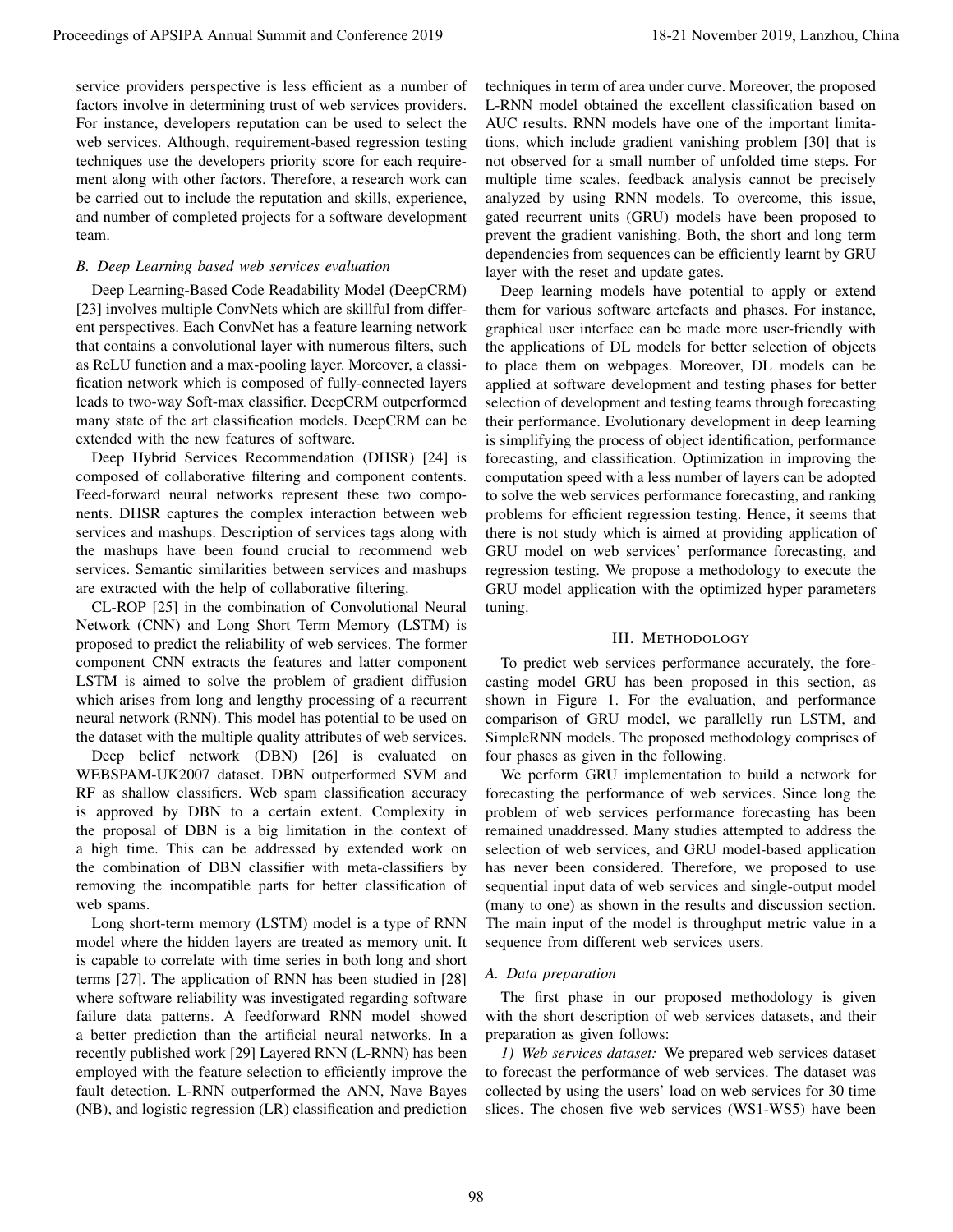

Fig. 1. Proposed methodology

used in a published work [33] their metadata is accessible as WSDrean dataset from Github repository. These five chosen web services are randomly selected. We can use other web services to evaluate the efficiency of the proposed research methodology in the future work. The web services datasets were collected in Postgraduate Lab at Monash University School of IT on 17/05/2019 to 16/6/2019 for ranking of web services. We prepared dataset in 30 time slices under two different users' scenarios. This is because, we require to predict the performance of web services under changing load of users. However, number of time slices, and scenarious can be increased. For instance, two users scenarios include 100, and 200 users. To simulate the data collection, we executed load testing to determine the behavior of web services in terms of performance metrics. Hypertext transfer protocol (HTTP) GET method was used to make a request for information located on the web servers. We report response time, throughput, and latency metrics values in our web services datasets.

*2) Data Usage:* We use 30 time slices data into input arrays for training and testing the GRU model as well as other RNN models (LSTM, and SimpleRNN). We split the data to train and test the GRU model. Therefore, we use 90% data for training and rest of the 10% data for testing and evaluation of the model.

# *B. Model training*

The second phase is focused on setting a criteria to train our model and hyper parameters tuning with the objectives of achieving a high accuracy metric value. This phase also shows the selection of a best model which has better efficiency to address the gradient vanishing issue.

Fig. 2 is the illustration of training and testing data of web services datasets. Time slice 1 to time slice 27 data is proposed



Fig. 2. Proposed models training and testing

to be used for training RNN models. Training dataset (90% of total throughput records) is used for the learning process of RNN models while testing dataset (10% of total throughput records) is used to evaluate the performance of models.

*1) Gradient vanishing problem:* RNN models are specific to process the sequential or historical data. However, SimpleRNN model suffers from the short term memory. If sequence of input information is larger, they are inefficient to carry the information from the earlier to latter ones. The web services invocation record may come from multiple users in a long sequence, and requires an efficient memory handling mechanism to forward it for testing after performance prediction. If RNN forgets the performance value of a web service regarding the high or low values, its usefulness decreases performing the testing for identification of performance issues. For example, if a web service is accessed by users, and gives low performance value, we cannot forget this one to improve quality of a web service. Memory should be used to keep the performance of a web service, and forward the information to generate test case by using regression testing. To overcome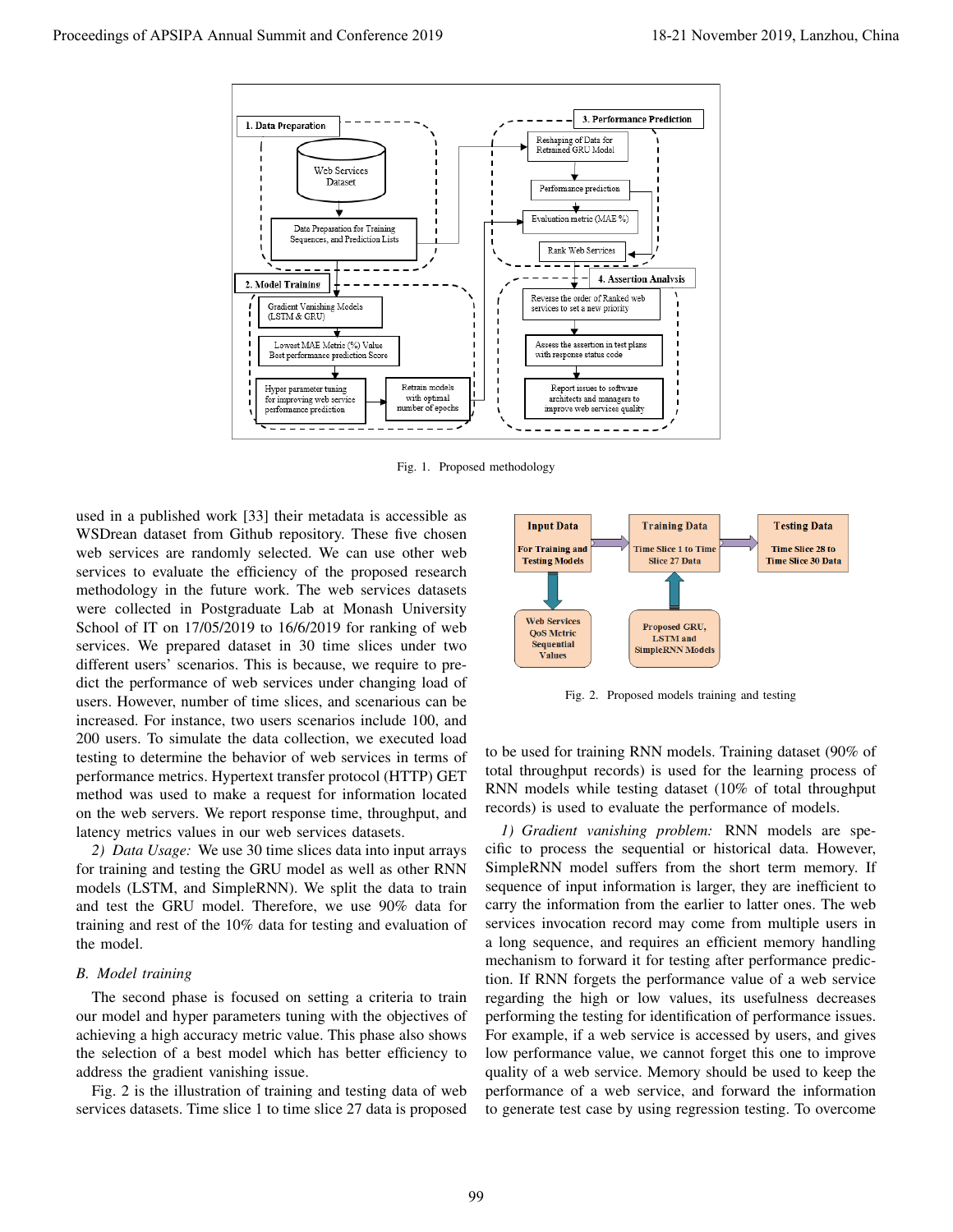the memory issue, various long-term memory cells have been introduced. Two most important of them are given as follows:

LSTM: To solve the vanishing gradient problem LSTM model has been proposed in [31]. A LSTM model contains three gates namely, input gate, forget gate, and output gate. The purpose of an input gate is to specify that which incoming input value is stored in the upcoming state. The forget gate is used to decide which of the previous state information is no longer stored. The output gate identifies that which of the information is sent out from the new state.

GRU: Cho et al. [32], originally proposed GRU, and is considered as a variant of the LSTM with a very simplified architecture. A GRU model comprises of reset gate r and update gate  $z$ . The purpose of update gate is to decide which portion of a hidden state  $h_t$  is to be updated with the new candidate hidden state  $c_t$ . On the other hand, reset gate is proposed with the aim to determine which portion of new state is to be ignored. Moreover, GRU has been demonstrated with the fast computation, lower complexity, and equivalent ability for learning long dependency between various time steps as compared to LSTM. Proceed by the formula summit and proceeding the formula of the formula of the formula of the formula of the formula of the formula of the formula of the formula of the formula of the formula of the formula of the formula

GRU with the forward pass has been given as

$$
z_t = \sigma(W_{xz} X_t + U_{hz} h_{t-1} + b_z)
$$
 (1)

$$
r_t = \sigma(W_{xr} X_t + U_{hr} h_{t-1} + b_r)
$$
 (2)

$$
c_t = \tanh(W_{xc} X_t + U_{hc}(r_t \odot h_{t-1}) + b_c) \tag{3}
$$

$$
h_t = (1 - z_t) \odot (h_{t-1} + z_t * c_t)
$$
 (4)

Where  $X_t$  denotes the input data as  $x = x_1, x_2 \dots x_n$ , tanh represents the hyperbolic tangent function which is often used as an activation function of the candidate state, sigma represents the logistic sigmoid functions of reset and update gates. Moreover,  $c_t$  represents the candidate state, and  $h_t$  is the GRUs output.  $W_{xz}$ ,  $W_{xr}$ , and  $W_{xc}$  are representing the weight matrices between input layer, and update gate, and reset gate as a candidate state, respectively.  $U_{hz}$ ,  $U_{hr}$ , and  $U_{hc}$  are representing the weight matrices of cycle connections; while bz, br, and bc are representing the relevant bias vectors.

*2) Lowest Mean Absolute Error (MAE) metric value and best performance prediction score:* To evaluate the performance of prediction models, compile method is set with the MSE loss function with the objectives of penalizing the higher prediction errors. Moreover, we propose to use MAE metric to assess the quality of our used model with comparison to LSTM and SimpleRNN sequential models.

$$
MAE = \frac{1}{n} \sum_{i=1}^{n} abs(y_i - \lambda(x_i))
$$
 (5)

To achieve the higher performance prediction score, we require hyper parameters tuning for above-mentioned models. We train GRU model on varying number of epochs, and choose the best one epoch regarding lowest MAE score. Based on the selection of best epoch and training of proposed GRU model, results in comparison to SimpleRNN, and LSTM models are presented in the section IV.

*3) Hyperparameters' tuning:* In the following we define the hyper parameters' tuning criteria for our proposed GRU model.

- To train GRU model, increasing number of epochs may increase its performance. Therefore, we train models between 100 and 1000 epochs.
- We use three activation functions in the hidden layer which include Sigmoid, tanh, and ReLU. However, after GRU training on different number of epochs, we choose ReLU as an activation function as it has better training and testing accuracies than the other activation functions. Moreover, ReLU does not show back propagation errors unlike the other activation functions.
- ReLU computation is fast as compared to other activation functions.
- Increasing the number of neurons in Dense layer may increase the efficiency of GRU model. Therefore, we tune this layer with the increasing number of neurons and find the best results with 100 neurons.

The purpose of tuning is to retain the best GRU model for the performance prediction of web services.

#### *C. Performance prediction of web services*

The proposed third phase as performance prediction is aimed to predict the performance value of each web service dataset from 30 time slices information. The third phase of the proposed methodology is explained in the following:

*1) Sequential input data:* In the preceding phase of proposed methodology, we retain best GRU model with high accuracy results. We required sequential input data for demonstration of performance prediction. For this, we propose to use sequential data as input from 30 time slices.

*2) Performance prediction:* Since we use GRU model with data from 30 time slices, output as performance prediction is received with one value. GRU model keeps them in the memory and releases the performance prediction information for further prioritization of web services.

*3) Evaluation computation:* To obtain the forecasted performance value of web services for the next time slice, we take output values to rank web services. Moreover, the value of accuracy metric MAE is kept for compilation of GRU model. To compare the performance of GRU model with SimpleRNN and LSTM, same hyper parameters are used.

*4) Ranking web services:* The output value of each web service is used to rank the web services. A web service with the high forecasted performance value does not require to be executed for regression testing before a web service with the lesser performance value. Therefore, we set the priority of each web service dataset regarding the respective forecasted performance score of web services. For the purpose of ranking web services, a rank sum web service (RSws) method is defined which gives the rank of a web service for predicted values as given in the Eq. (6).

$$
RS(ws) = \frac{1}{N} \sum_{k=1}^{n} k \tag{6}
$$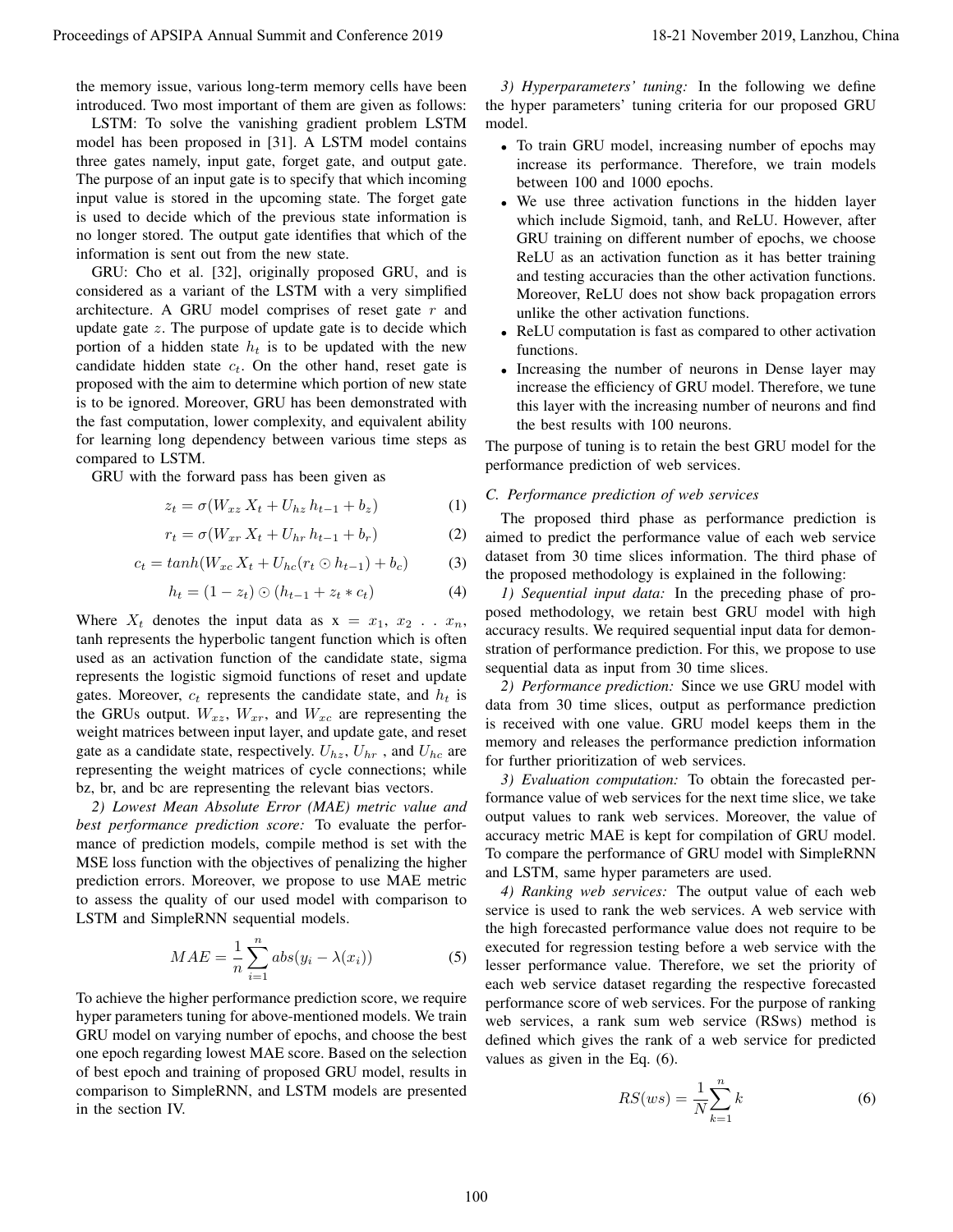Where k is representing the predicted values, and N is the number of predicted values from the models.

#### *D. Assertion Analysis*

To specifiy the faults after the execution of test plans, assertions are proposed to be used for regression test case prioritization. An assertion is applied to compare the actual test results with the expected results from users' requests. To analyse the assetion results, we proposed to use response status as a metric to report the outome of test plans. To automate the detection of faults in web services, we create assertions in JMeter that tells how a ranked web service performs against the expected performance. Assertions' response gives an exact information of issues in a ranked web service. For example, a response code status indicates which faults a web service is primarily having at the moment. An assertion verifies whether a test is passed or failed. It shows 200 OK as a response status code if a test case passes without any failure. Moreover, if a test case fails, it shows different types of error codes. Proceedings of APSIPA Annual Summit and Conference 2019<br>
The Version of APSIPA Annual Summit and Conference 2019<br>
20. A consiste of perfective chains the meaning of Fer also much and Conference 2019, and Conference 2019,

# IV. RESULTS AND DISCUSSION

This section presents results and discussion on GRU models, regarding performance prediction of web services in 30 time slices. We were interested to predict the performance of web services datasets for the next time slice from GRU-models. To do so, we ran proposed GRU-100, and GRU-200 models on throughput quality metric values obtained from 100, and 200 users respectively. We examined two different number of users to reveal the changing performance behaviour of web services. Both of the GRU models have same hyperparameters. However, the proposed GRU-100, and GRU-200 models vary in their input values. For instance, GRU-100 is trained and evaluated on WS1-WS5 data of 100 users, while training and evaluation of GRU-200 is based on the data of 200 users from same web services.

The actual time slice plot of web services (WS1-WS5) performance in 1-30 time slice is shown in Fig. 3-12.



Fig. 3. GRU-100 Model for WS1 Dataset



Fig. 4. GRU-200 Model for WS1 Dataset

Fig. 3-4 show the performance prediction results of WS1 from GRU-100, and GRU-200 models. We illustrate the performance prediction results for 30 time slices defined in the methodology section. Fig. 3 shows a matching of predicted performance with the actual performance in a number time slices. Fig. 4 also shows a matching of the predicted performance with the actual performance in various time slices. From these matchings, It is indicated that GRU-100 model has much better performance prediction than GRU-200 model.



Fig. 5. GRU-100 Model for WS2 Dataset



Fig. 6. GRU-200 Model for WS2 Dataset

Fig. 5-6 present the performance prediction results of WS2 from GRU-100, and GRU-200 models. Based on the actual, and predicted performance values shown in Fig. 5, and 6, there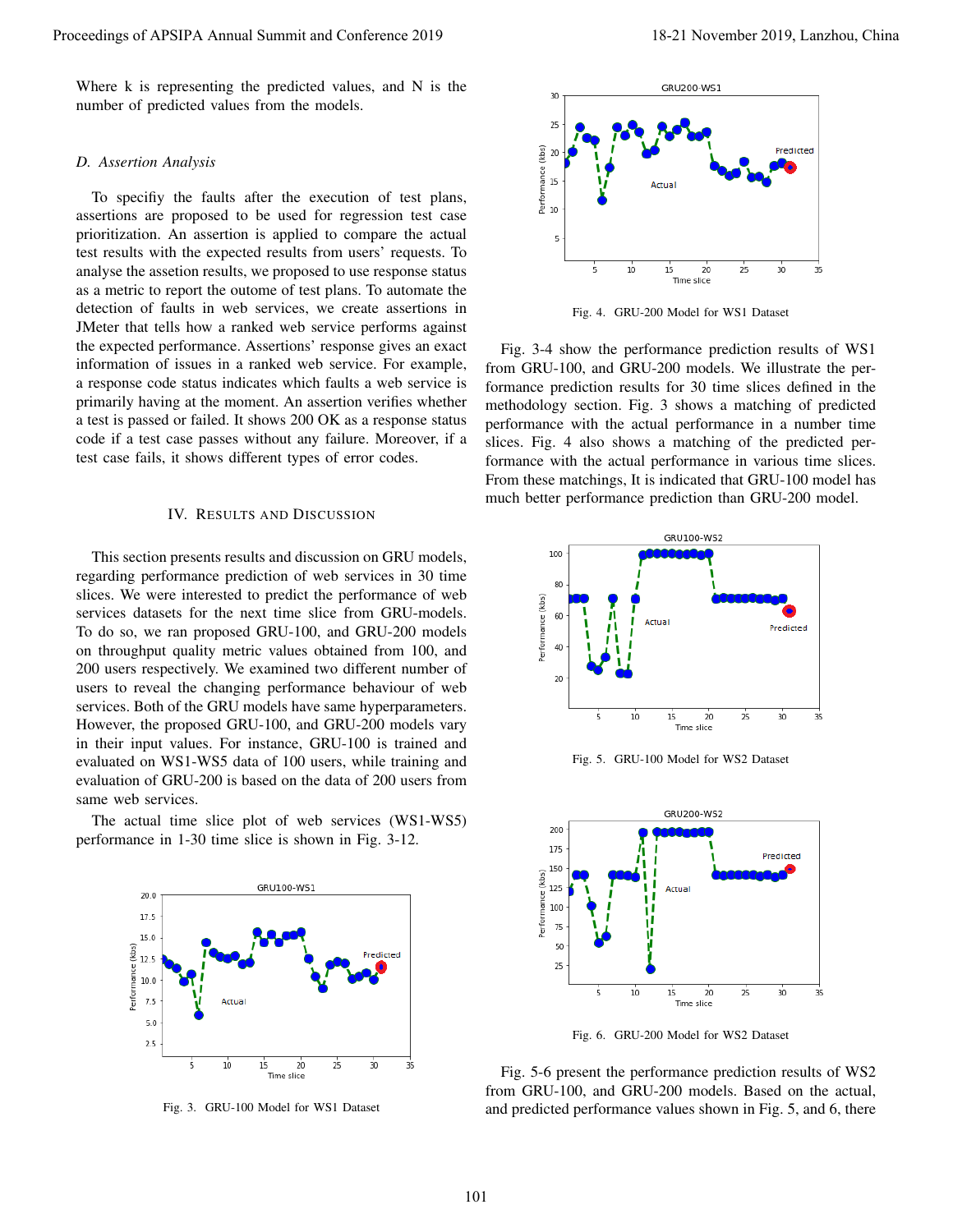is a high volatility in the actual performance values that gives evidence about the spike detention of GRU-100, and GRU-200 models. Overall, GRU-100 has much better prediction accuracy than GRU-200 for WS2 as given in Table IV.



Fig. 7. GRU-100 Model for WS3 Dataset



Fig. 8. GRU-200 Model for WS3 Dataset

Fig. 7-8 present the performance prediction results of WS3 from GRU-100, and GRU-200 models. Based on the actual, and predicted performance values shown in Fig. 7, it is observed that GRU-100 model performance prediction is closely matched to the actual performance values. As shown in Fig. 8, the performance prediction of GRU-200 from WS3 also matches to the actual values in the maximum number of time slices. We also find that GRU-100 has excellent prediction capability as compared to GRU-200 model from WS3 dataset.

Fig. 9-10 show the performance prediction results of WS4 from GRU-100, and GRU-200 models. We detected volatality in the actual performance of WS4 for GRU-100 model. Predicted perforamance of WS4 was found to be closely matching to the actual values as shown in Fig. 9. On the other hand, performance prediction of WS4 from GRU-200 is better than GR-100.

Fig. 11-12 present the performance prediction results of WS5 from GRU-100, and GRU-200 models. We observed one spike in the actual performance of WS5, as shown in Fig. 11. We also see three spikes in the actual performance of WS5, as shown in Fig. 12. Overall, the performance prediction of



Fig. 9. GRU-100 Model for WS4 Dataset



Fig. 10. GRU-200 Model for WS4 Dataset

WS5 is highly matched to the actual performance from both GRU-100, and GRU-200 models.

In Fig. 3-12, we observed the prediction results of GRU-100, and GRU-200 models from WS1-WS5 datasets. Both GRU models provide the accurate approximation to the actual performance data. We then show the ranking of web services from predicted performance of web services (WS1-WS5) datasets.

Table1 is the illustration of predicted performance results for the next time slice. Based on the next time slice predicted performance values of web services, we determine RS(ws) score of all individual datasets. The proposed GRU-100, and



Fig. 11. GRU-100 Model for WS5 Dataset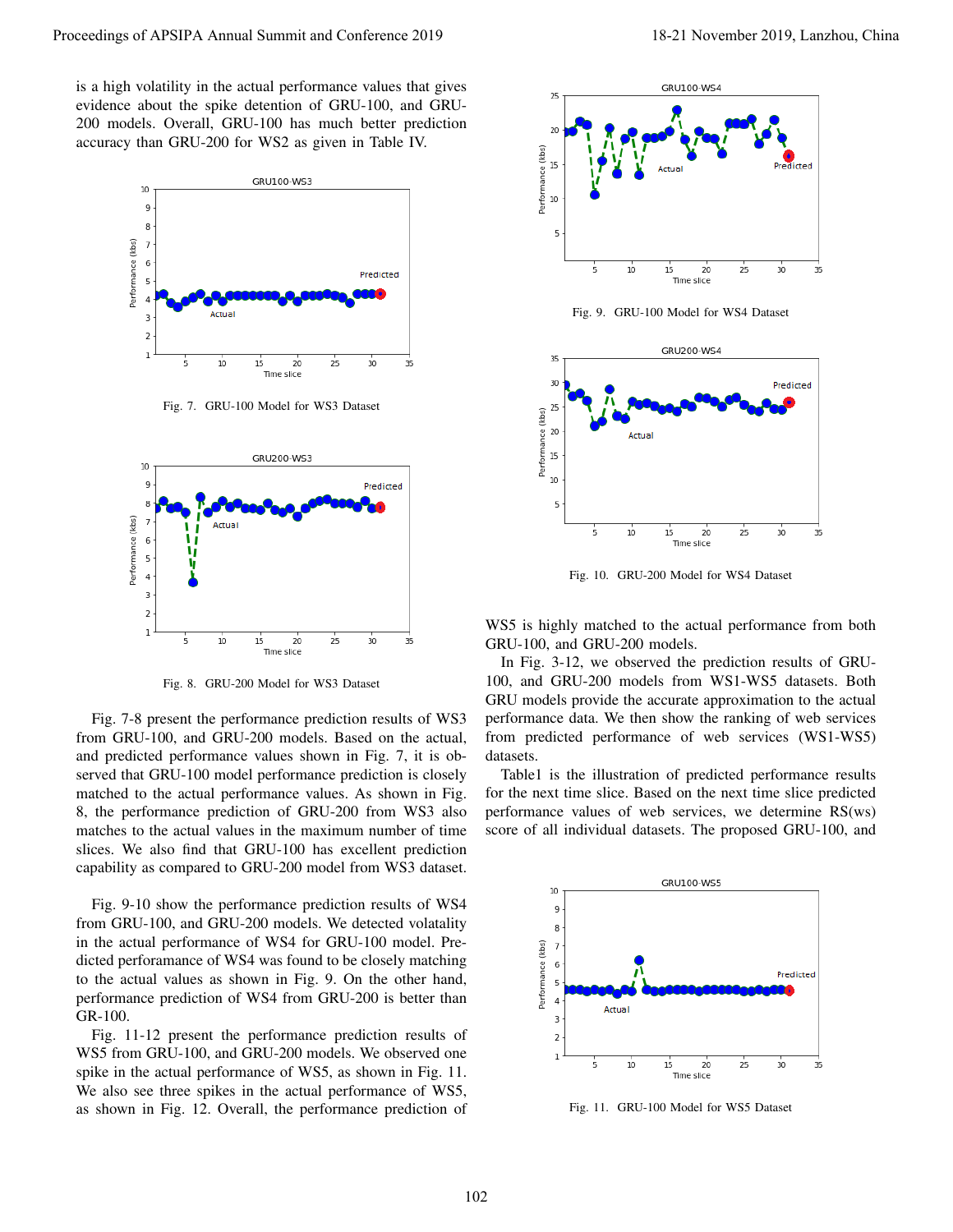

Fig. 12. GRU-200 Model for WS5 Dataset

TABLE I PERFORMANCE PREDICTION FOR WEB SERVICES DATASETS

| Model          | Performance |           | Performance Performance | Performance | Performance |
|----------------|-------------|-----------|-------------------------|-------------|-------------|
|                | Predicted   | Predicted | Predicted               | Predicted   | Predicted   |
|                | (WS1)       | WS2)      | (WS3)                   | (WS4)       | (WS5)       |
| <b>GRU-100</b> | 11.86       | 62.96     | 4.31                    | 16.24       | 4.56        |
| <b>GRU-200</b> | 17.58       | 148.8     | 7.72                    | 25.84       | 9.06        |

GRU-200 models on different datasets show various results. For instance, GRU-200 model shows better performance prediction than GRU-100 model from WS1-WS5 datasets. This is due to larger size of dataset (200 users) which is used to train the GRU-200 model in comparison with the GRU-100 model that is trained on a smaller size of dataset (100 users).



Fig. 13. GRU-100, and GRU-200 Models for web services performance prediction

Fig. 13 is the presentation of predicted performance values of WS1-WS5 from GRU-100, and GRU-200 models. Difference between predicted performance values of WS1 from GRU-100, and GRU-200 is not highly significant as shown in Fig.13. Therefore, performance of WS1 improves little while increasing the number of users. However, the predicted performance values of WS2 from GRU-100, and GRU-200 models are greater with the marginal difference. It means that performance of WS2 improves while the number of users increase. Moreover, we noticed that performance prediction of WS3 remained lower than the rest of web services. Also, difference between performance prediction of GRU-100, and Proceeding the contents of  $\alpha$  method in the contents of  $\alpha$  method in the contents of  $\alpha$  method in the contents of  $\alpha$  method in the contents of  $\alpha$  method in the contents of  $\alpha$  method in the contents of  $\alpha$  met

GRU-200 from WS3 was found least. It indicates, WS3 performance does not improve with the increase of number of users. As displayed in Fig. 13, we observe the difference between predicted performance values of WS4 from GRU-100, and GRU-200 models. Furthermore, we knew that the predicted performance of WS4 improved while increasing the number of users. However, performance improvement of WS4 for 200 users was better than WS1, WS3, and WS5 web services. The peroformance prediction of WS5 from GRU-100, and GRU-200 models was better than the WS3 web service.

TABLE II WEB SERVICES RANKING

| Dataset         | RS(ws) | New     |
|-----------------|--------|---------|
|                 | score  | Ranking |
| WS1             | 14.72  | 3       |
| WS <sub>2</sub> | 105.88 |         |
| WS3             | 6.02   | 5       |
| WS4             | 21.04  |         |
| WS5             | 6.81   |         |

Table II is showing us the rank sum values as well as new ranking of web services. The new ranking of web services has been determined by using the proposed RS(ws) method given in Eq. (6). We have prioritized the web services by calculating RS(ws) score of each web service. From Table II results, we can set the new priority of web services regarding their calculated RS(ws) score. This priority of web services is further used in the next phase of the proposed approach.

#### *A. Assertion analysis results*

The Get method of HTTP under different scenarios with ramp up period, and loop counts is esecuted. Since we perform regression testing, we apply GET parameter to request information from web services. We achieve various assertions which indicate whether a test plan is successful or it is producing some faults. Results are reported according to the new ranking of web services as given follows:

TABLE III TEST PLANS, AND RESPONSE CODE RESULTS

| <b>Dataset</b>  | Test Plan Scenarios<br>(Users) | Response Code                      |  |
|-----------------|--------------------------------|------------------------------------|--|
| WS1             | 1000                           | 301, 404, 502, Non-<br><b>HTTP</b> |  |
| WS <sub>2</sub> | 1000                           | 200                                |  |
| WS3             | 1000                           | 302. Non-HTTP                      |  |
| WS4             | 1000                           | 200, 301                           |  |
| WS5             | 1000                           | 200, Non-HTTP                      |  |

Table III is the illustration of test plans and response code results of ranked web services. We have achieved various response codes with 1000 users test plan scenario. We have experienced five types of faults while accessing the web services under the same users load as shown in Table III. For web services datasets (WS1 - WS5), we experience 300, 301, 404, 502 Non-HTTP errors whereas we also experience 200 response code which indicates that the HTTP request to a web service is successfully processed. We highlight the faults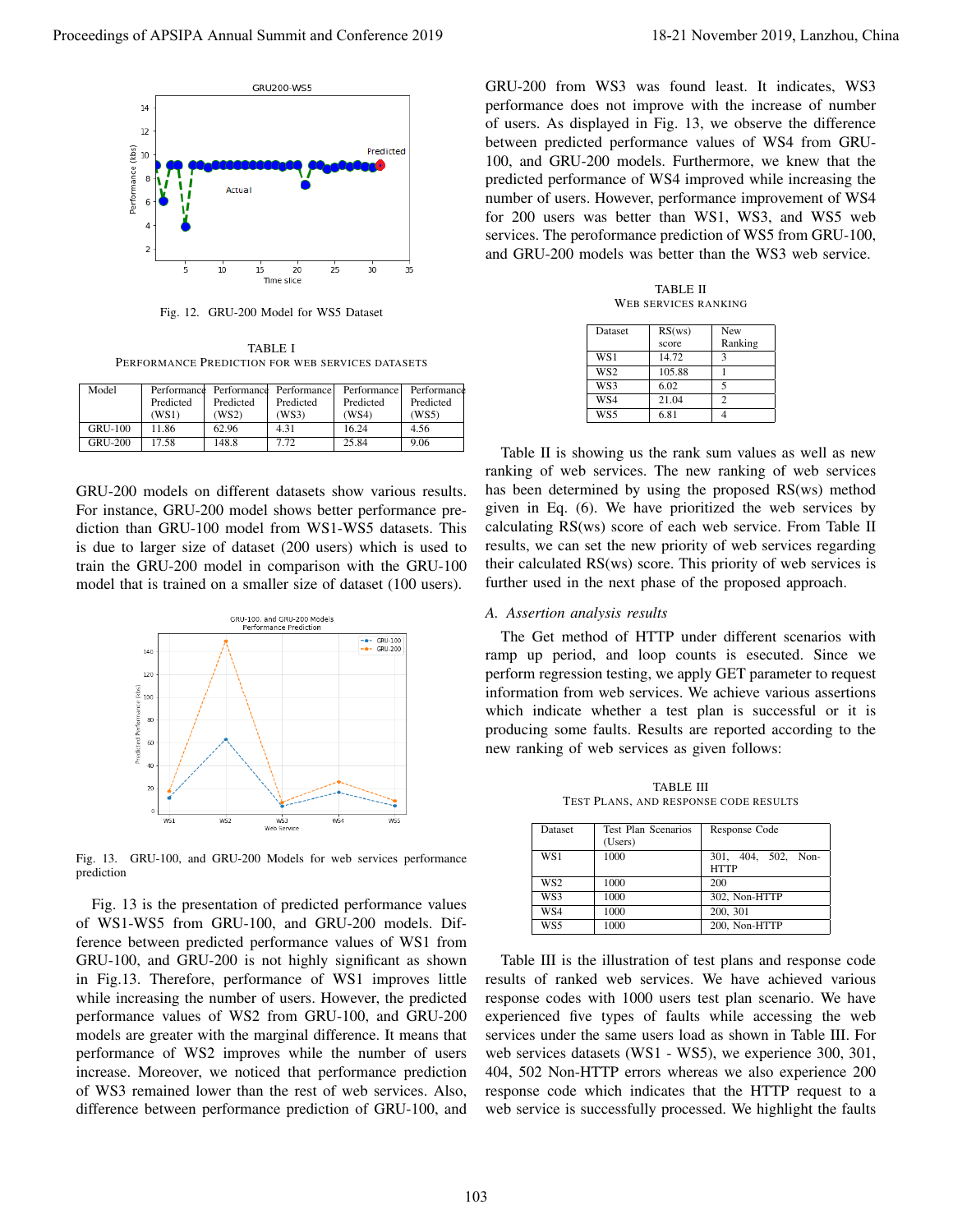identified in web services by using test plans as shown in Table III. By the execution of test plans with low to high number of users may help us in identifying the first fault in the web service.

# *B. Performance Comparison of GRU-100, and GRU-200 with LSTM, and SimpleRNN models*

In this comparion, GRU-100, and GRU-200 are compared with the their forefather LSTM, and SimpleRNN predictors, where GRU-100, GRU-200, and their contenders have same origin called as recurrent neural networks.

TABLE IV PREDICTION ERROR COMPARISON RESULTS OF GRU-100 MODEL

| Dataset         | <b>GRU-100</b> | <b>LSTM</b> | SimpleRNN |
|-----------------|----------------|-------------|-----------|
| WS1             | 0.70%          | 0.79%       | 1.35%     |
| WS <sub>2</sub> | 4.87%          | 4.99%       | 8.81%     |
| WS3             | 0.17%          | 0.19%       | 0.16%     |
| WS4             | 1.38%          | 1.17%       | 2.07%     |
| WS5             | 0.19%          | 0.19%       | 0.10%     |

Table IV is presenting accuracy comparison results of GRU-100, LSTM, and SimpleRNN from WS1-WS5 web services with the first scenario of 100 users. As shown in Table IV, the next time slice performance prediction of web services (WS1-WS5) from LSTM, and SimpleRNN models remained close to our proposed GRU-100 model. There is no big MAE (%) difference among three contenders with the typical deep architecture, but still proposed GRU-100 has better performance than others. High accuracy of GRU-100 model can be attributed to the simple structure of model with a fewer gates.



Fig. 14. Prediction Accuracy of GRU-100, LSTM, and SimpleRNN models

Fig. 14 is the illustration of prediction accuracy comparion of GRU-100 with LSTM, and SimpleRNN models. Accuracy of both GRU-100, and LSTM models is shown very close to each other from all web services datasets. On the other hand, the performance accuracy of SimpleRNN model is lower than GRU-100 model in the maximum cases of web services datasets. From Fig. 5 we observed that WS2 showed deviation in actual performance values. The SimpleRNN model showed limitation while predicting the performance of WS2 as shown in Fig.14. It is concluded that the smaller deviation in the actual values, the better prediction accuracy we obtain from SimpleRNN model. However, LSTM and our proposed GRU-100 model show better prediction accuracy for highly performance fluctuating web services.

TABLE V PREDICTION ERROR COMPARISON RESULTS OF GRU-200

| Dataset         | <b>GRU-200</b> | <b>LSTM</b> | SimpleRNN |
|-----------------|----------------|-------------|-----------|
| WS1             | 1.41%          | 0.93%       | 1.93%     |
| WS <sub>2</sub> | 8.23%          | 8.29%       | 11.35%    |
| WS3             | 0.39%          | 0.46%       | 0.40%     |
| WS4             | 0.82%          | $0.77\%$    | 1.23%     |
| WS5             | 0.33%          | 0.53%       | 0.23%     |

Table V is presenting accuracy comparison results of GRU-200 with LSTM, and SimpleRNN models from WS1-WS5 web services with second scenario of 200 users.



Fig. 15. Prediction Accuracy of GRU-200, LSTM, and SimpleRNN models

Fig. 15 is the demonstration of performance accuracy comparison of GRU-200 with LSTM, and SimpleRNN models. Similar to GRU-100 models' prediction accuracy, our proposed GRU-200 showed better accuracy for performance prediction of WS1-WS5 web services datasets.

High prediction accuracy of GRU-100, and GRU-200 models for (WS1-WS5) datasets indicates that both of our proposed GRU models perform better for a varying sequential data of 30 time slices. We noticed that performance of GRU-100, GRU-200, LSTM, and SimpleRNN for web services with lesser changes in their actual values does not show a high difference in prediction accuracies of above-discussed models. This verifies that SimpleRNN model still works better for the non-varying sequential data. This is why prediction accuracy of SimpleRNN model has a slight edge in results over GRU-100, GRU-200, and SimpleRNN models for WS3, and WS5 web services datasets. However, GRU-100, and GRU-200 models show a high prediction accuracy for web services (WS1, WS2, and WS4) datasets. Proceed by the Annual Summit and Summit and Summit and Summit and Summit and Summit and Summit and Summit and Summit and Summit and Summit and Summit and Summit and Summit and Summit and Summit and Summit and Summit and S

Overall, it is concluded that GRU-100, and GRU-200 models have better position among other used models to address the performance prediction of web services with the higher deviation in their actual performance values. Of course, as data from more time slices is added, the performance of GRU-based models will be much better than SimpleRNN